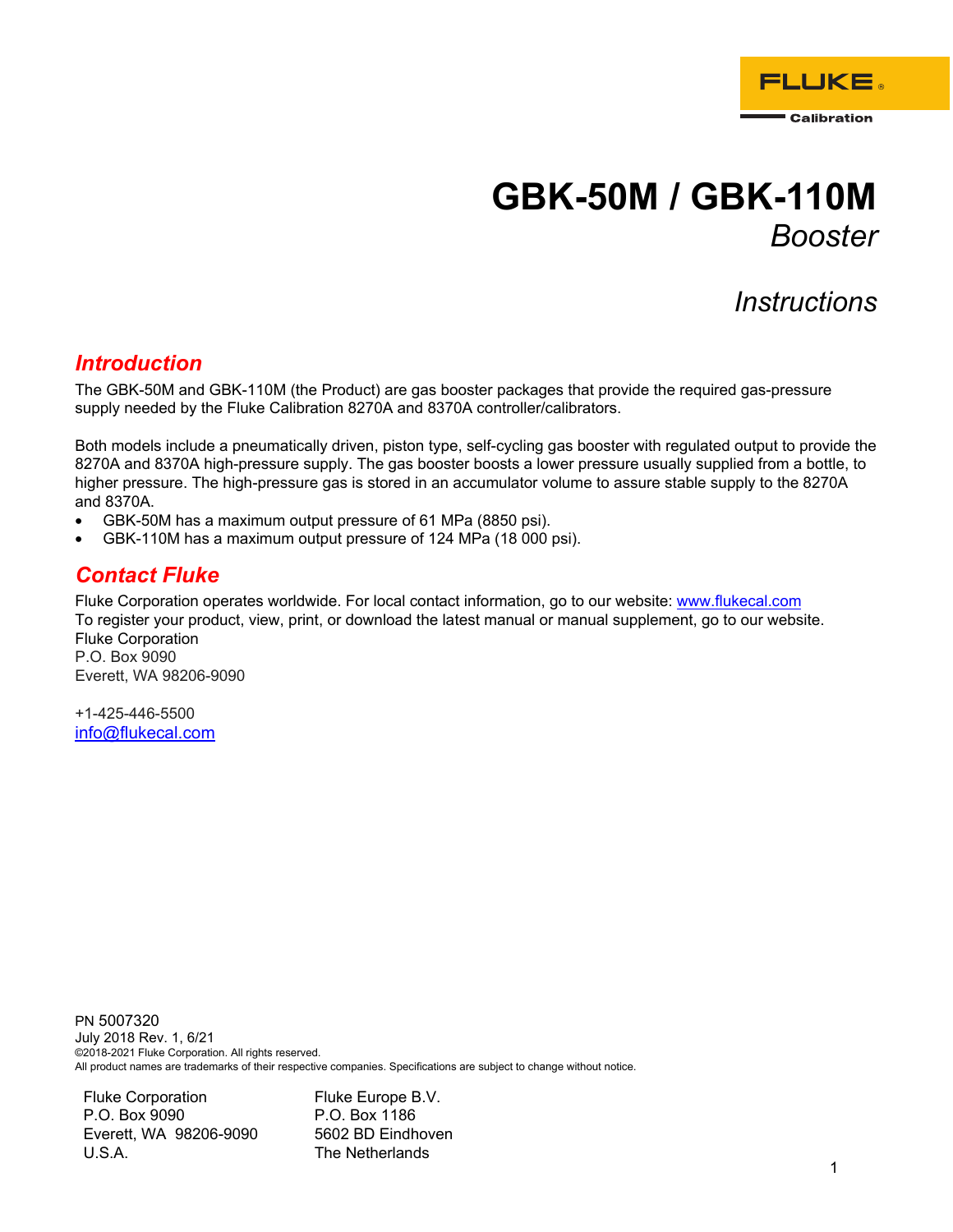# *Safety Information*

A **Warning** identifies conditions and procedures that are dangerous to the user. A **Caution** identifies conditions and procedures that can cause damage to the Product or the equipment under test.

## W**Warning**

**To prevent personal injury:** 

- **Read all safety information before you use the Product.**
- **Wear eye protection.**
- **Use the Product only as specified, or the protection supplied by the Product can be compromised.**
- **Carefully read all instructions.**
- **Do not use the Product if it operates incorrectly.**
- **Do not use the Product if it is altered or damaged.**
- **Disable the Product if it is damaged.**
- **Do not attempt to operate the Product above its rated pressure.**
- **Use care when working with this Product. Do not drop the product or strike it with sharp objects.**
- **This Product generates high-pressure gas and is used to regulate a high-gas pressure output. Precautions need to be taken during installation and operation of the Product.**
- **Pressurized equipment is potentially dangerous. The Product generates and controls very high-gas pressures. Do not operate the Product unless you thoroughly familiarize yourself with these instructions. Additional training in general and pressure specific safety procedures will help assure protection from harm or damage to personnel or property.**
- **Do not use oxygen. The Product is not compatible with the use of oxygen. Hydrocarbon elastomers and lubricants are present.**
- **High-pressure liquids and gases are potentially hazardous. Energy stored in these liquids and gases can be released unexpectedly and with extreme force. Highpressure systems should be assembled and operated only by personnel who have been instructed in proper safety practices.**

# *Symbols*

The symbols shown in Table 1 are found in these instructions.

| Symbol     | <b>Definition</b>           |  |  |
|------------|-----------------------------|--|--|
| <u>/!/</u> | WARNING, RISK OF DANGER.    |  |  |
|            | Consult user documentation. |  |  |

**Table 1. Symbols**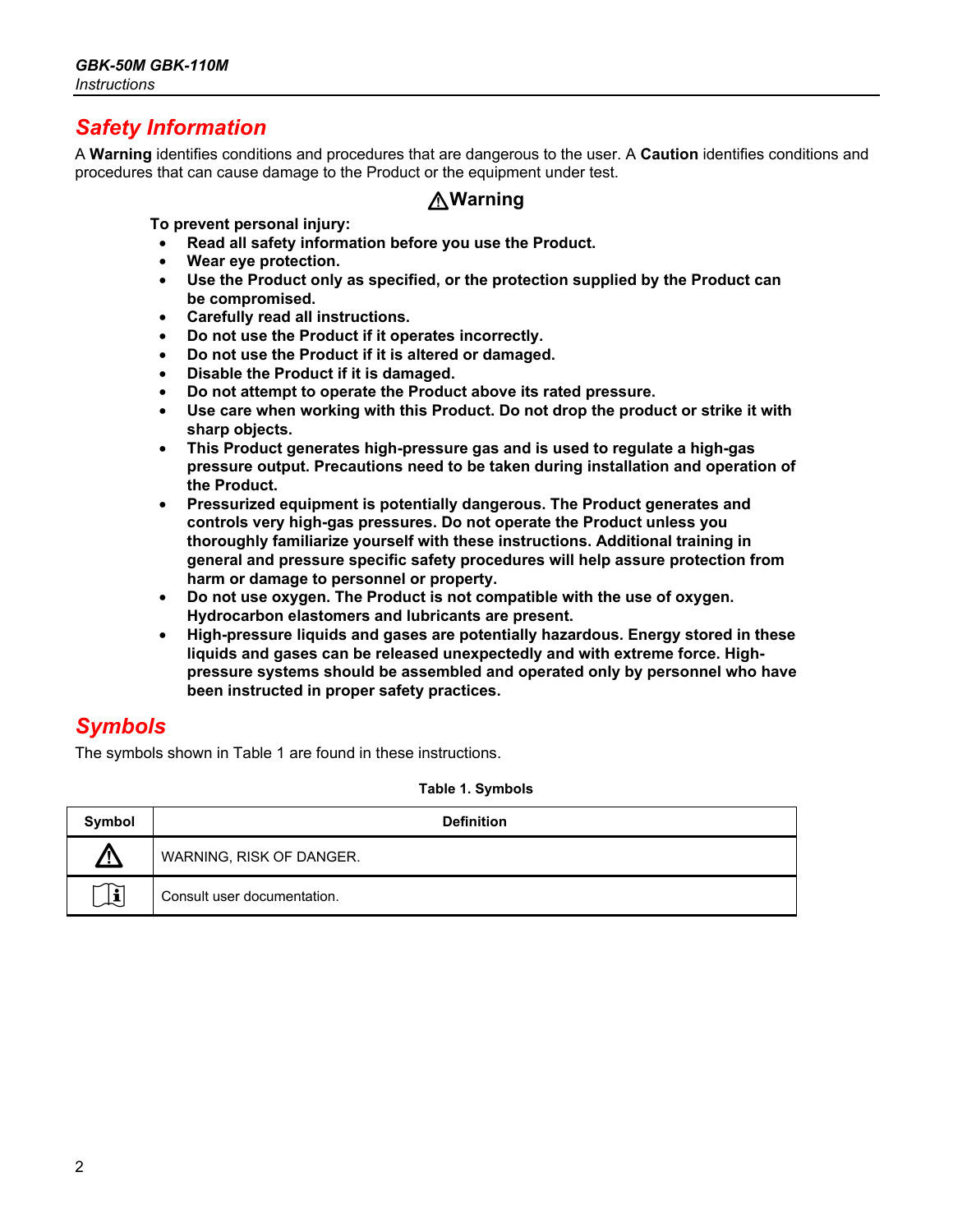# *Unpack the Product*

The Product is delivered wrapped in plastic film and secured in a wooden crate. All ports are plugged, the drive air valve is closed, and pressure regulators are set to zero.

- 1. Remove the Product from the shipping crate and plastic. Take care not to lose or discard the items that are included.
- 2. Remove all plastic plugs from the fittings and inspect for damage and contamination.
- 3. Inspect for any missing components or accessories. See Tables 2 and 3. Should any items be missing, contact Fluke Calibration or your local supplier.

| Qty | <b>Description</b>                                                                             |
|-----|------------------------------------------------------------------------------------------------|
| 6   | Fitting, 1/4 NPT Male to hand-tight M16x2.0 w/Safety Caps, Steel                               |
| 3   | Hose, Microbore, 2 mm ID, M16F to M16F, 62.7 MPa (9100 PSI), 2 m (6.6 ft), Hand-tight Fittings |
| 1   | Hose, Industrial QC, Brass 1/4 Socket x Steel 1/4 Plug, 3/8 in ID, 3 m (10 ft)                 |
| 1   | Fitting, Adapter (Hose Socket), QC x 1/4 NPT Male End, 1/4 Coupling Size, Brass                |
| 1   | Fitting, Adapter (Hose Plug), QC Stem x 1/4 NPT Male End, 1/4 Coupling Size, Brass             |
| 3   | Fitting, 1/4-19 BSP Male to hand-tight M16x2.0 w/Safety Caps, Steel                            |
| 3   | Fitting, 7/16-20 SAE Male to hand-tight M16x2.0 w/Safety Caps, Steel                           |

#### **Table 2. GBK-50M Parts List**

### **Table 3. GBK-110M Parts List**

| Qty            | <b>Description</b>                                                                             |
|----------------|------------------------------------------------------------------------------------------------|
| 2              | Fitting, 1/4 NPT Male to hand-tight M16x2.0 w/Safety Caps, Steel                               |
| 1              | Hose, Microbore, 2 mm ID, M16F to M16F, 62.7 MPa (9100 PSI), 2 m (6.6 ft), Hand-tight Fittings |
| 1              | Hose, Industrial QC, Brass 1/4 Socket x Steel 1/4 Plug, 3/8 in ID, 3 m (10 ft)                 |
| $\mathbf{1}$   | Fitting, Adapter (Hose Socket), QC x 1/4 NPT Male End, 1/4 Coupling Size, Brass                |
| $\mathbf{1}$   | Fitting, Adapter (Hose Plug), QC Stem x 1/4 NPT Male End, 1/4 Coupling Size, Brass             |
| $\mathbf{1}$   | High-Pressure Supply Hose, 2.4 m (8 ft)                                                        |
| $\mathbf{1}$   | High-Pressure Test Hose, 1.8 m (6 ft)                                                          |
| $\overline{4}$ | <b>Gland Nut</b>                                                                               |
| 4              | Collar                                                                                         |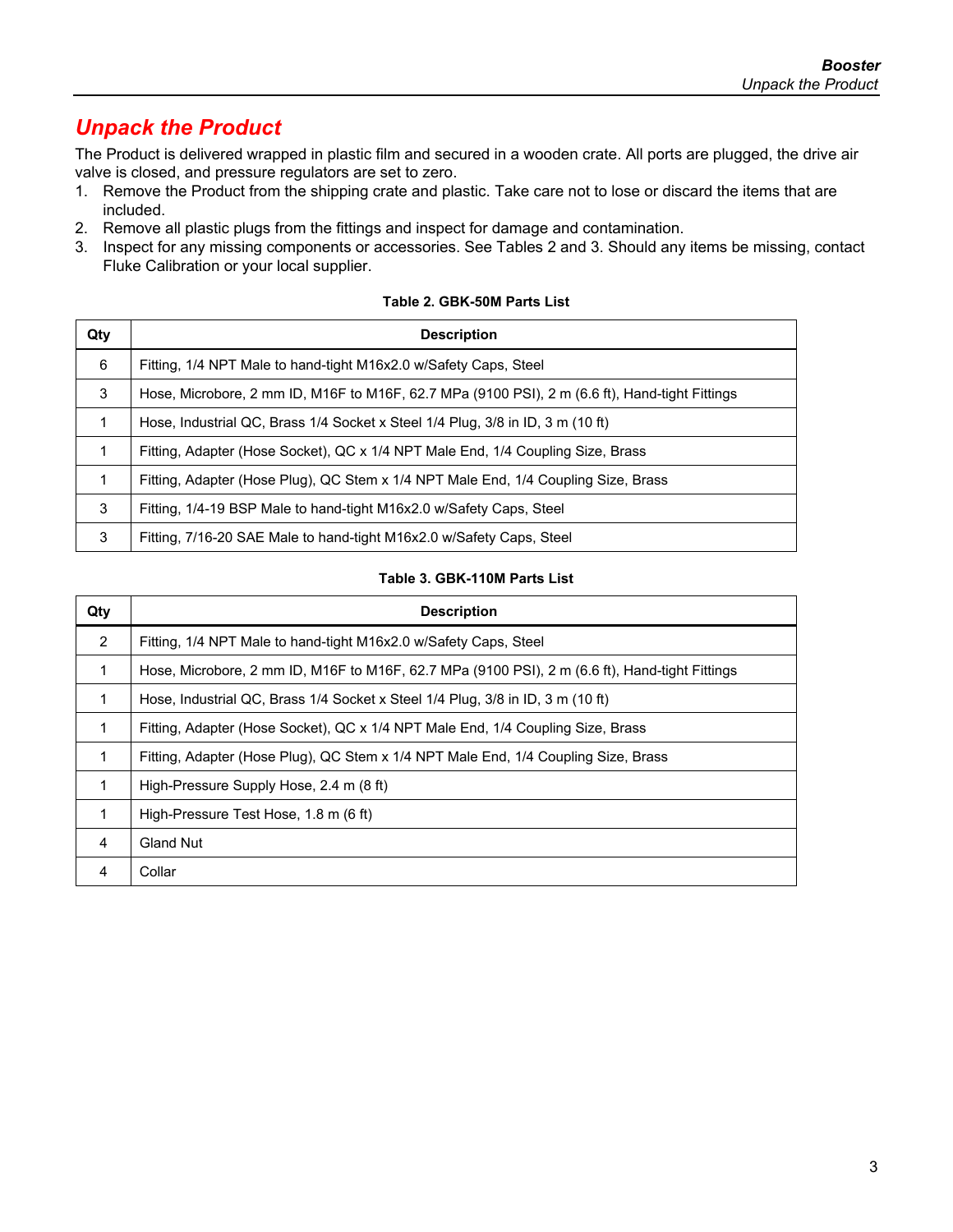# *Site Requirements*

Two sources of compressed gas are required to operate the Product:

- Shop drive air supply to power the booster
- High-pressure gas that the booster compresses to higher pressures

Due to the different flow rate and cleanliness requirements for each of these supplies, they should come from two separate sources. Fluke Calibration recommends that hazardous gases not be used.

### *Shop Air Drive Supply*

The shop air drive supply powers the booster. The booster high-pressure output is approximately 75 times (GBK-50M) or 152 times (GBK-110M) the drive air supply assuming that the test gas supply pressure is high enough. For example, for a 700 kPa (100 psi) drive air supply, the GBK-50M will generate a maximum pressure of 52.5 MPa (7500 psi) whereas a GBK-110M booster will generate 106.4 MPa (15 200 psi) of output pressure.

#### *Note*

*Because the booster package includes an accumulator and high-pressure regulator, it is preferable to generate the highest pressure that can be achieved and regulate it down to the appropriate supply pressure for the 8270A or 8370A range to which the booster is connected. The higher the pressure in the accumulator and upstream of the high-pressure regulator, the greater the reserve of high pressure to assure a stable supply of pressure to the 8270A or 8370A.* 

- Recommended Flow Rate: up to 2280 L/min (81 cfm) Free Air Delivery (FAD). FAD is at 20 °C and 101 kPa absolute (70 °F and 14.7 psia). Flow rate at booster's typical inlet pressure of 700 kPa (100 psi) is up to 330 L/min (11.6 cfm).
- Cleanliness: Not critical, system includes a filter
- Humidity: 20 % to 50 % RH. Do not use dry gas or hazardous gases. Dry drive air will prematurely wear the booster seals.

### *High-pressure Gas Supply*

High-pressure product gas is boosted and supplied to the 8270A or 8370A SUPPLY port. High-pressure instrument gas supply requirements are:

- Pressure: Minimum recommended supply pressure is 4 MPa (600 psi) for the GBK-50M and 7 MPa (1000 psi) for the GBK-110M. Lower supply pressures, >2 MPa (300 psi) for the GBK-50M and 4 MPa (600 psi) for the GBK-110M, could be used for test excursions to lower pressures and minimal volumes. Avoid continuous booster cycling (due to low-supply pressures) that exceeds 2-3 minutes. Maximum allowable supply pressure is 41 MPa (6000 psi).
- Flow rate: 140 slm@0 °C (5 scfm@32 °F) minimum
- Gas quality: Use clean, dry, non-corrosive instrument-grade gases only. Fluke Calibration recommends filtration of 10 micron with a dew point of -20 °C to 5 °C. Inlet gas temperature should be between 10 °C and 47 °C.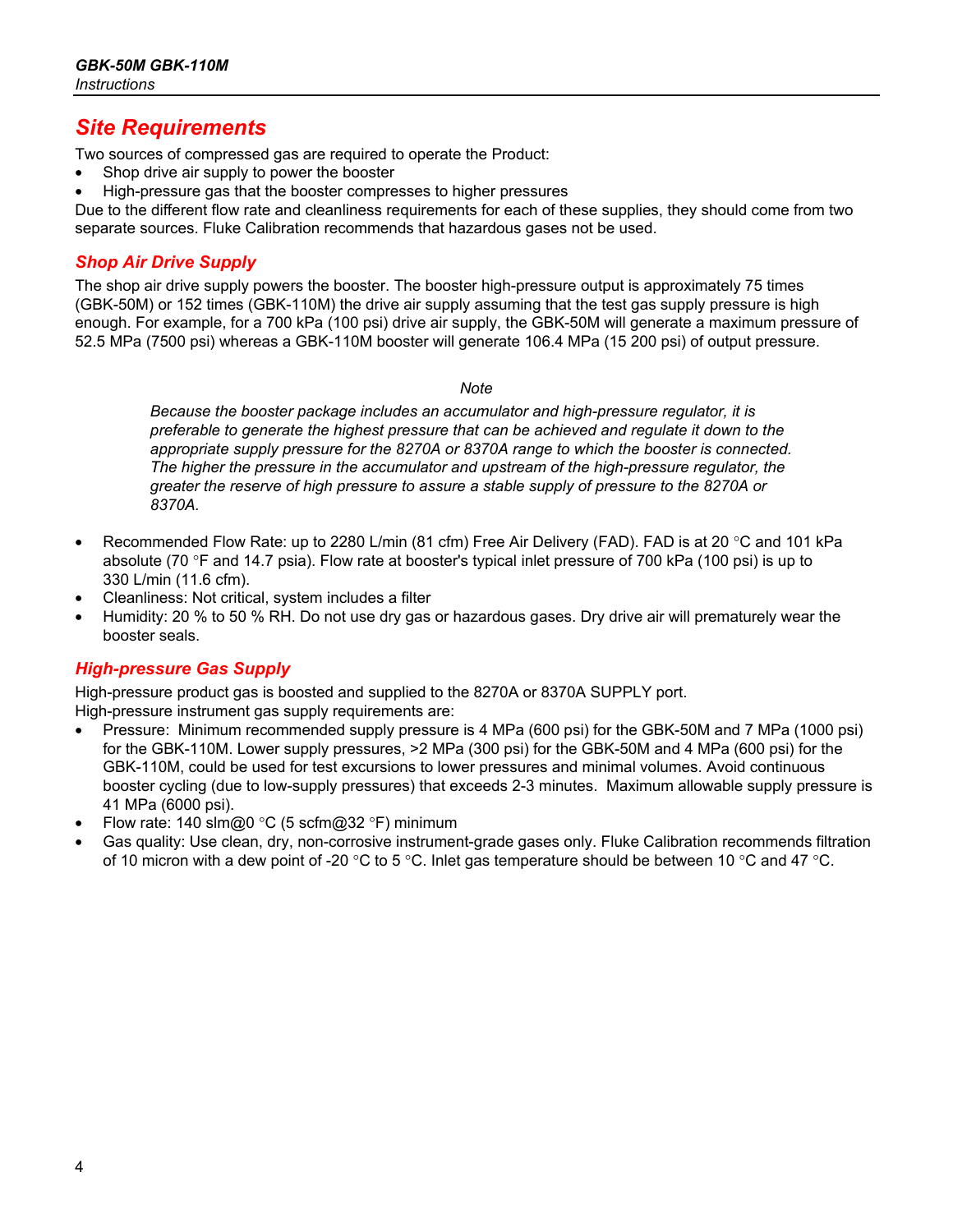# *Installation and Setup*

Product installation depends on the specific application.

Consider these factors when you determine where to locate the Product:

- The high pressure being generated and associated safety concerns
- The source of gas supplies (drive air supply and high-pressure instrument gas supply)
- Noise level
- Access to the unit for operation of the regulators and valve
- Point of use of output pressure

*Note* 

*Numerical references in this section refer to Table 4 or Table 5, depending on the model.* 



**Table 4. GBK-50M**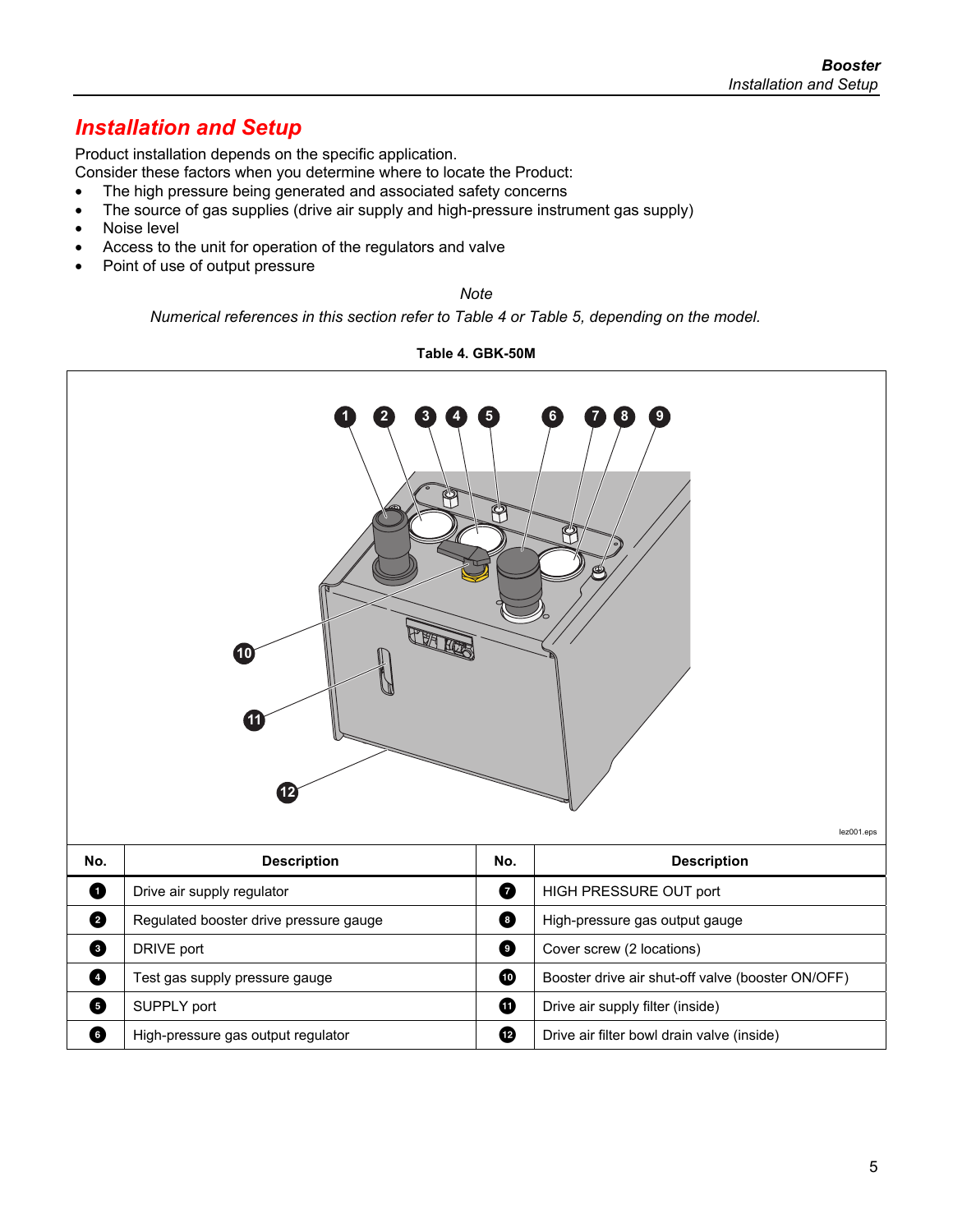**Table 5. GBK-110M** 

|           | 2<br>3<br>(10)<br>41<br>$\overline{12}$ | 5<br>6<br>Ÿ | 9<br>8.<br>lez002.eps                             |
|-----------|-----------------------------------------|-------------|---------------------------------------------------|
| No.       | <b>Description</b>                      | No.         | <b>Description</b>                                |
| $\bullet$ | Drive air supply regulator              | $\bullet$   | High-pressure gas output gauge                    |
| ❹         | Regulated booster drive pressure gauge  | $\bullet$   | HIGH PRESSURE OUT Port                            |
| $\bullet$ | DRIVE port                              | $\bullet$   | Cover screw (2 locations)                         |
| $\bullet$ | Test gas supply pressure gauge          | ❶           | Booster drive air shut-off valve (booster ON/OFF) |
| $\bullet$ | SUPPLY port                             | $\bf \Phi$  | Drive air supply filter (inside)                  |
| ❶         | High-pressure gas output regulator      | ❶           | Drive air filter bowl drain valve (inside)        |

To install the Product, (see Tables 4 and 5):

- 1. Place the Product in the selected location.
- 2. Close both regulators,  $\left( \bigcirc \right)$  and  $\left( \bigcirc \right)$ . Rotate the regulator counter-clockwise until no spring force is felt.

*Note* 

*The drive adjust regulator* ( $\bigcirc$ ) has a stop that prevents continued counter-clockwise rotation. *It also has a locking mechanism to prevent accidental adjustment. To unlock, pull the knob up.* 

- 3. Close the booster drive shutoff valve  $(\bullet)$ .
- 4. Connect shop drive air supply to the 1/4 in. NPT female DRIVE port (<sup>3</sup>) with supplied industrial hose and quickconnects. Use PTFE tape on NPT threads.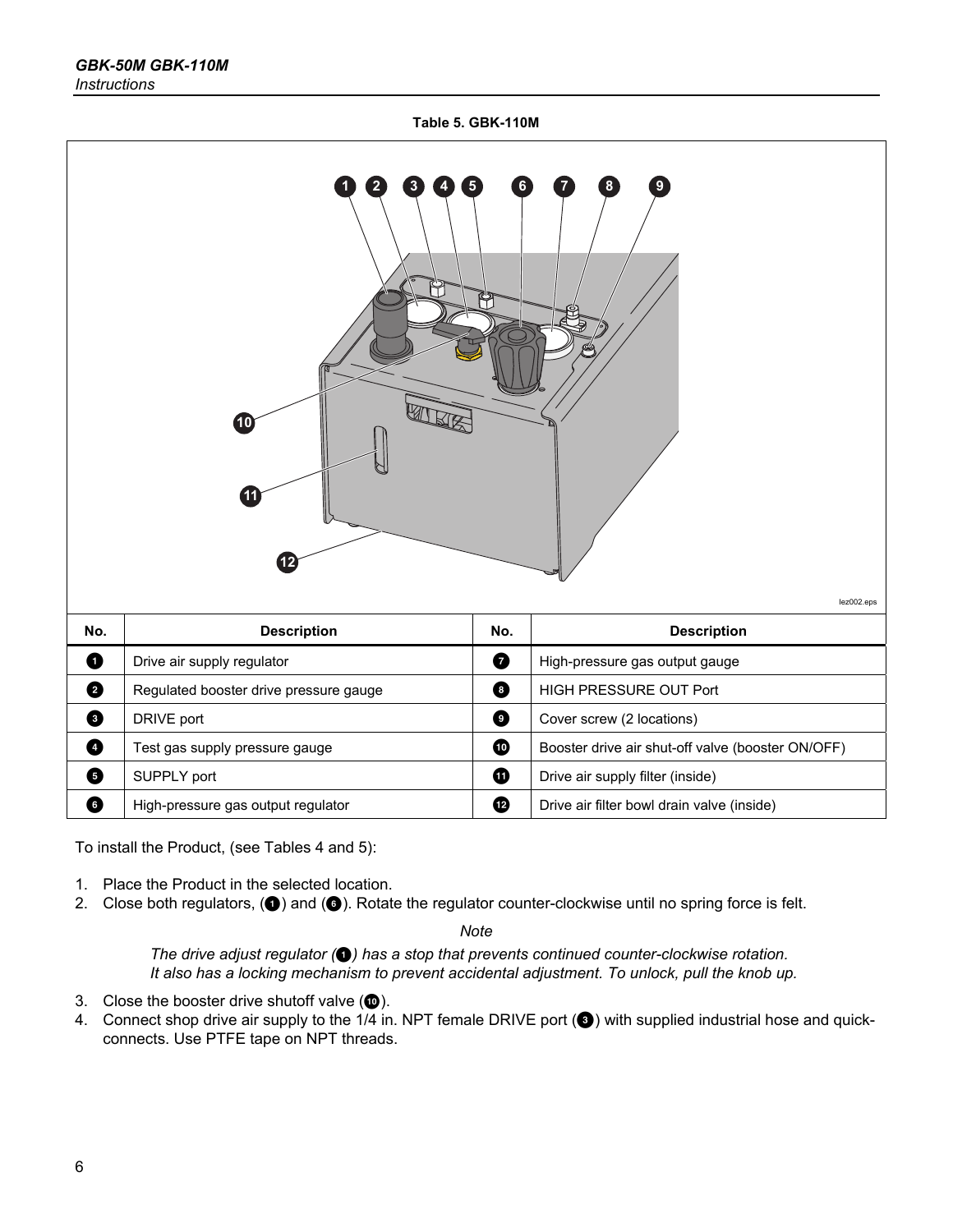# W **Warning**

#### **To prevent personal injury, make sure that maximum input pressure to the booster drive adjust regulator (**A**) is below 1.7 MPa (250 psi). Pressures above this level may result in a failure that could damage the instrument and/or cause personal injury.**

5. Connect the test gas supply to the 1/4 in. NPT female SUPPLY port ( $\bigcirc$ ) with supplied microbore hose (with hand-tight connectors) and 1/4 NPT fittings, to the facility instrument gas supply. Use PTFE tape on NPT threads.

# W **Warning**

**To prevent personal injury, make sure that maximum input pressure to the SUPPLY port (**E**) is 41 MPa (6 000 psi) as shown by the supply pressure gauge (**D**). Pressure above this level may result in a failure that could damage the instrument and/or cause personal injury.** 

*Note* 

**Pressure that is present at the SUPPLY IN port (** $\bigodot$ **) is present at the inlet port of the high***pressure adjust regulator (*F*). To prevent gas pressure from reaching the HIGH PRESSURE OUT port (* $\odot$ *), make sure that the high-pressure adjust regulator is closed (backed off).* 

- 6. For the 8270A Pressure Controller, attach a 1/4 NPT Male to hand-tight M16x2.0 fitting to the HIGH PRESSURE OUT port ( $\odot$ ) and the applicable NPT, SAE, or BSP to hand-tight fitting to the high-pressure SUPPLY port of the Pressure Controller. Use PTFE tape on NPT threads. Attach the supplied microbore hose (with hand-tight connectors) to the two fittings.
- 7. For the 8370A Pressure Controller, connect the HIGH PRESSURE OUT port (<sup>4</sup>) to the high-pressure SUPPLY port of the Pressure Controller with the supplied high-pressure hose, collars, and glands. The hose-end fittings, gland nuts, and collars are DH500 connections (cone and threaded connections compatible with Autoclave F250C and HIP HF4).
	- a. Slide the gland nut over the threaded center of the hose end fitting.
	- b. Screw the collar onto the threaded center of the hose end fitting, left-hand, counter-clockwise thread.
	- c. Install the hose.
	- d. Torque the gland nuts to  $15 N \cdot m$  (11 lbf  $\cdot$  ft).
- 8. For the 8270A Pressure Controller, attach a NPT, SAE, or BSP hand-tight fitting to the TEST port of the Pressure Controller. Attach a NPT, SAE, or BSP to hand-tight fitting to the TEST port of the Device Under Test (DUT). Use PTFE tape on NPT threads. Attach the supplied microbore hose (with hand-tight connectors) to the fittings to connect the TEST ports of the Pressure Controller and the DUT.
- 9. For the 8370A Pressure Controller, connect the TEST port of the Pressure Controller to the TEST port of the DUT with the supplied high-pressure hose, collars, and glands (similar to step 7).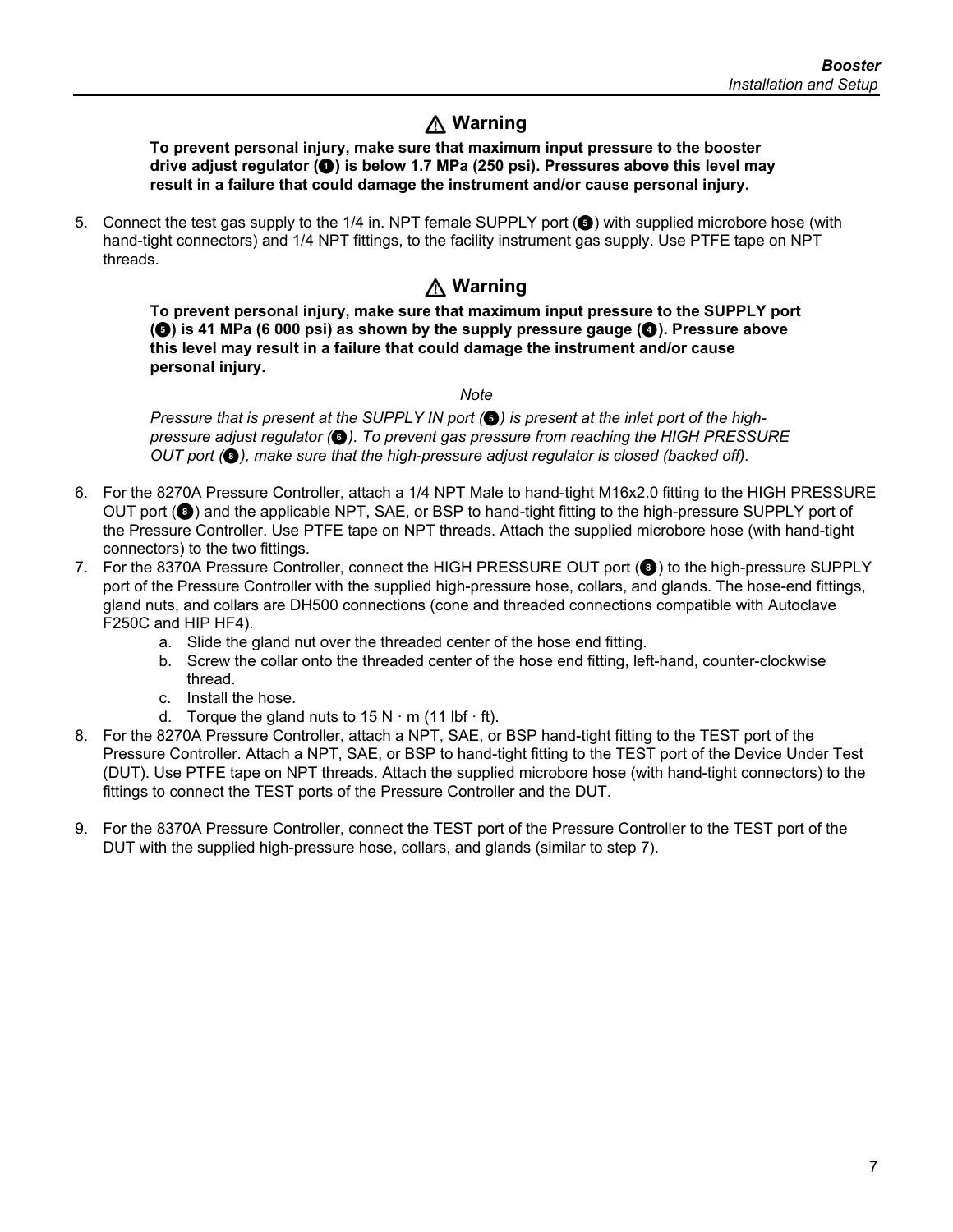# *Operation*

*Note* 

*Numerical references in this section refer to Table 6 or Table 7, depending on the model.* 



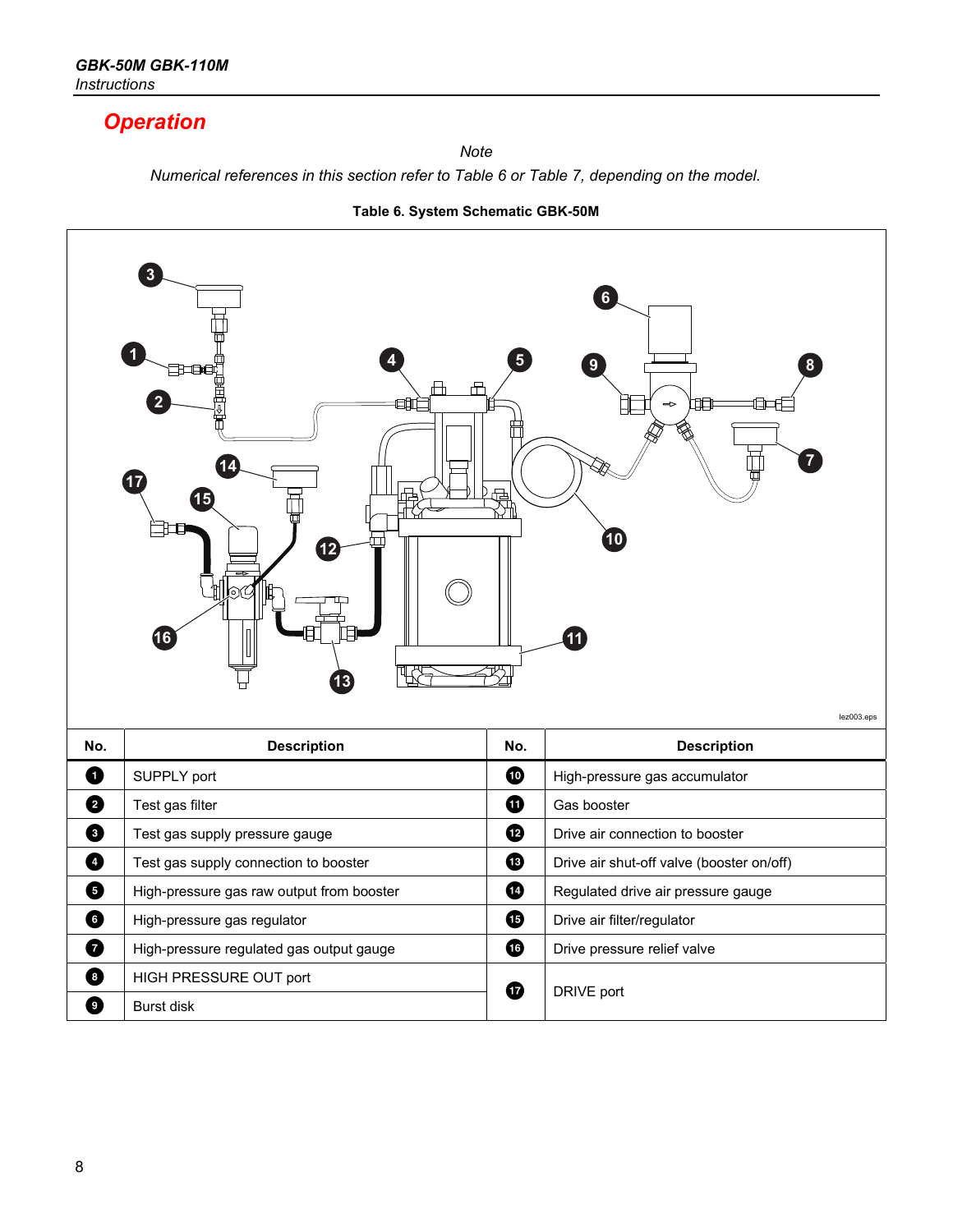

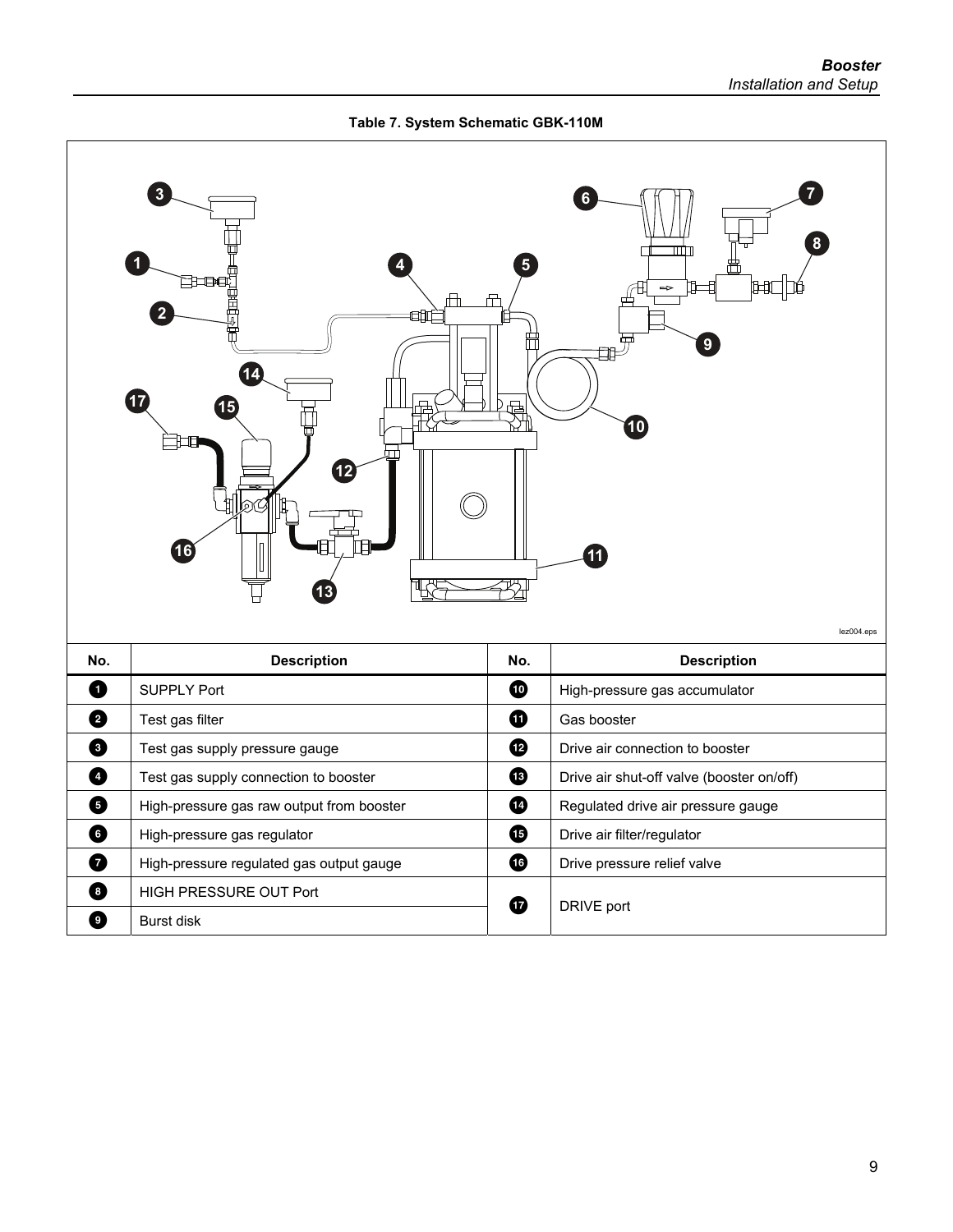### *Booster Drive Shutoff Valve*

The booster drive shutoff valve ( $\bullet$ ) is a ball-type, 90  $\degree$  turn valve. Use the booster drive shutoff valve to prevent flow of regulated drive air to the booster. Consider this valve an ON/OFF switch for the booster.

#### *Accumulator*

The accumulator on the booster is a high-pressure hose which serves as a reservoir of high-pressure gas so the gas boosted to high pressure can be stored. This helps to provide a continuous flow of high-pressure gas to the pressure controller.

### *Drive Air Regulator/Filter*

The drive air pressure regulator ( $\bigcirc$ ) is a self-venting type of regulator with an outlet pressure control range of 0 MPa to 1 MPa (150 psi). There is a pressure relief valve which opens at approximately 830 kPa (120 psi). Fluke Calibration recommends the drive air pressure to be set to 810 kPa (118 psi). Maximum inlet pressure is 1.7 MPa (250 psi). Pull out the control knob to make adjustments and push in to lock into position and prevent accidental changes.

The regulator also includes a filter and a filter bowl drain tap. Always adjust the regulator from a lower pressure to a higher pressure. This is due to the tendency of a pressure regulator to drift in the opposite direction of the pressure adjustment. Adjusting the regulator in this way helps to avoid an overpressure condition due to regulator drift.

### *High-Pressure Regulator*

The high-pressure regulator  $\circled{e}$  is a venting type regulator with an outlet pressure control range of 1.4 MPa to 70 MPa (200 psi to 10 000 psi) for the GBK-50M and 3 MPa to 124 MPa (450 psi to 18 000 psi) for the GBK-110M.

Always adjust the regulator from a lower pressure to a higher pressure. This is due to the tendency of a pressure regulator to drift in the opposite direction of the pressure adjustment. Adjust the regulator in this way to help avoid an overpressure condition due to regulator drift.

#### *Gauges*

The gauges are:

- The booster drive pressure gauge ( $\circled{a}$ ) indicates the pressure set by the drive air regulator ( $\circled{b}$ ).
- The test gas supply gauge ( $\odot$ ) indicates the pressure connected to the SUPPLY port ( $\odot$ ).
- The high-pressure gauge ( $\odot$ ) indicates the pressure set by the high pressure regulator ( $\odot$ ) and present at the HIGH PRESSURE OUT port.

# *Output Equal to or Less than the Supply Pressure*

Use this section to set the High-Pressure Output equal to or less than the Supply:

*Note* 

*Make sure to read, understand, and complete the instructions in the previous sections before you continue.* 

It is not necessary to operate the gas booster when setting pressures up to the value of the test gas supply. Test gas supply pressure is always present at the inlet of the high-pressure regulator whenever it is supplied to the Product.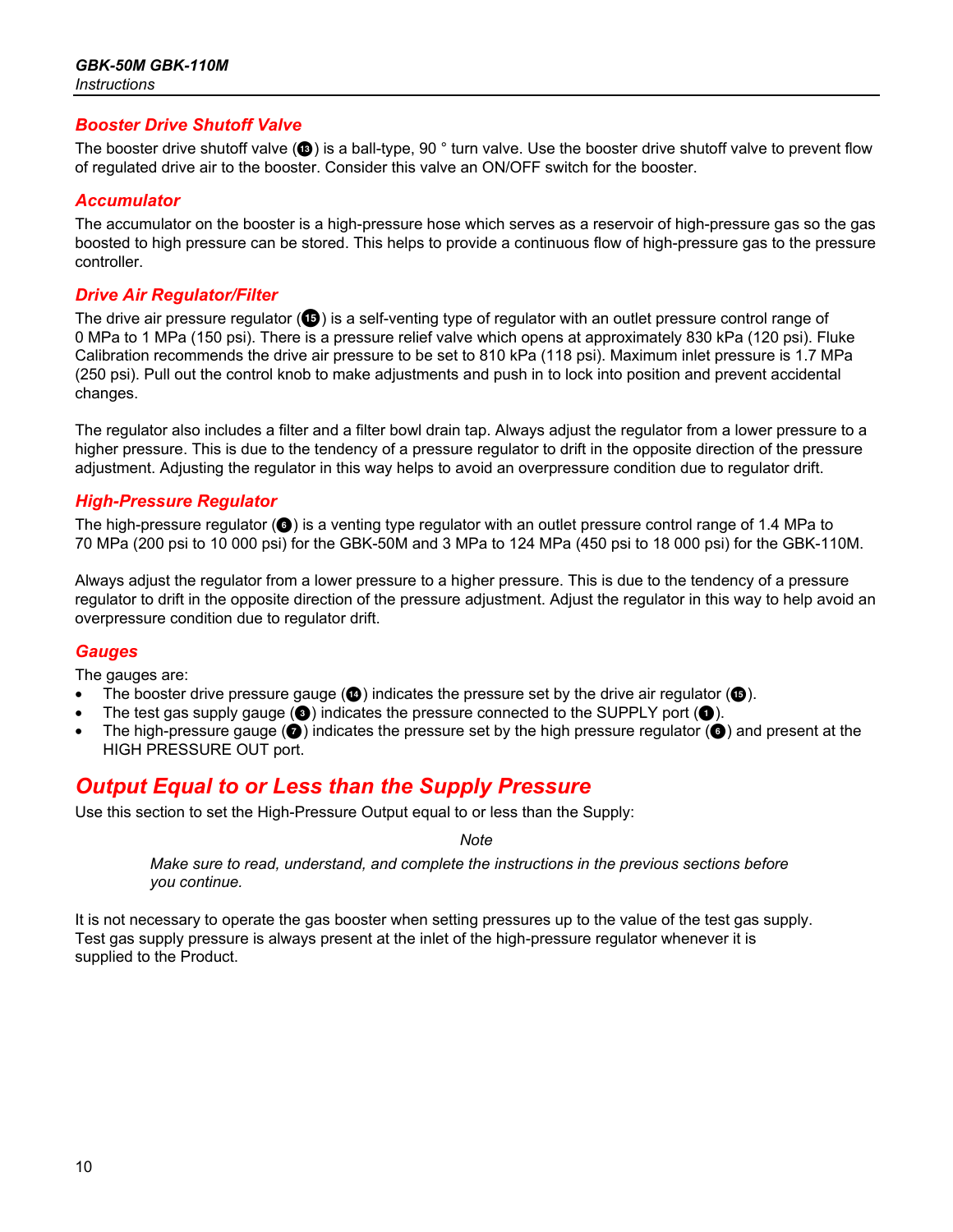### *Increase Pressure*

- 1. Rotate the high-pressure gas regulator counter-clockwise, until no spring force is felt.
- 2. Apply instrument gas to the SUPPLY port.

# W**Warning**

**To prevent personal injury, make sure that the supply does not exceed 40 MPa (6000 psi). Pressures above this range can result in a failure that could damage the Product and/or cause personal injury.** 

- 3. Make sure that the high-pressure output is connected to the high-pressure gas point of use. If using the Product with an 8270A or 8370A Pressure Controller, place the controller in Measure or Vent mode so that there is no gas flow while setting the regulator.
- 4. Rotate the high-pressure gas regulator clockwise until the desired pressure is indicated on the high-pressure gauge. To correctly set the pressure, gas flow must not occur. If flow is present in the circuit when the regulator is adjusted, the pressure increases when flow is reduced. If the setpoint is exceeded, refer back to this section.

### *Decrease Pressure*

#### *Note*

*The high-pressure adjust regulator is a venting type. You can regulate pressure down without gas flow through the regulator.* 

- 1. Rotate the high-pressure gas regulator counter-clockwise to adjust the pressure down. Adjust until a pressure below the setpoint is achieved as indicated on the high-pressure gauge.
- 2. Set the pressure to the final setpoint: on the high-pressure gauge, rotate the high-pressure gas regulator clockwise until the indicator shows the final setpoint.

# *Set High-Pressure Output Greater than Supply Pressure*

*Note* 

*Make sure to read, understand, and complete the instructions (especially* Installation*) in the previous sections before you continue.* 

*You can do an emergency shut-down of the gas booster pump at any time by closing the booster drive shutoff valve. This stops generation of gas pressure by the pump but does not necessarily reduce pressure at the HIGH PRESSURE OUT port.* 

### *Set the Booster Drive Pressure*

- 1. Close the booster drive air shutoff valve.
- 2. Rotate the high-pressure gas regulator counter-clockwise until no spring force is felt.
- 3. Calculate the required drive air pressure needed to generate the desired high pressure (drive air powers the booster pump.)

To calculate the appropriate regulator setting:

Divide the desired maximum output pressure by the booster ratio of 75 or 152 for the GBK-50M or GBK-110M, respectively. For example, if using a GBK-110M for a maximum output pressure of 80 MPa (12 000 psi), divide 80 by 152. This yields 0.53 MPa (77 psi) gauge which is the pressure that the booster drive adjust regulator should be set to.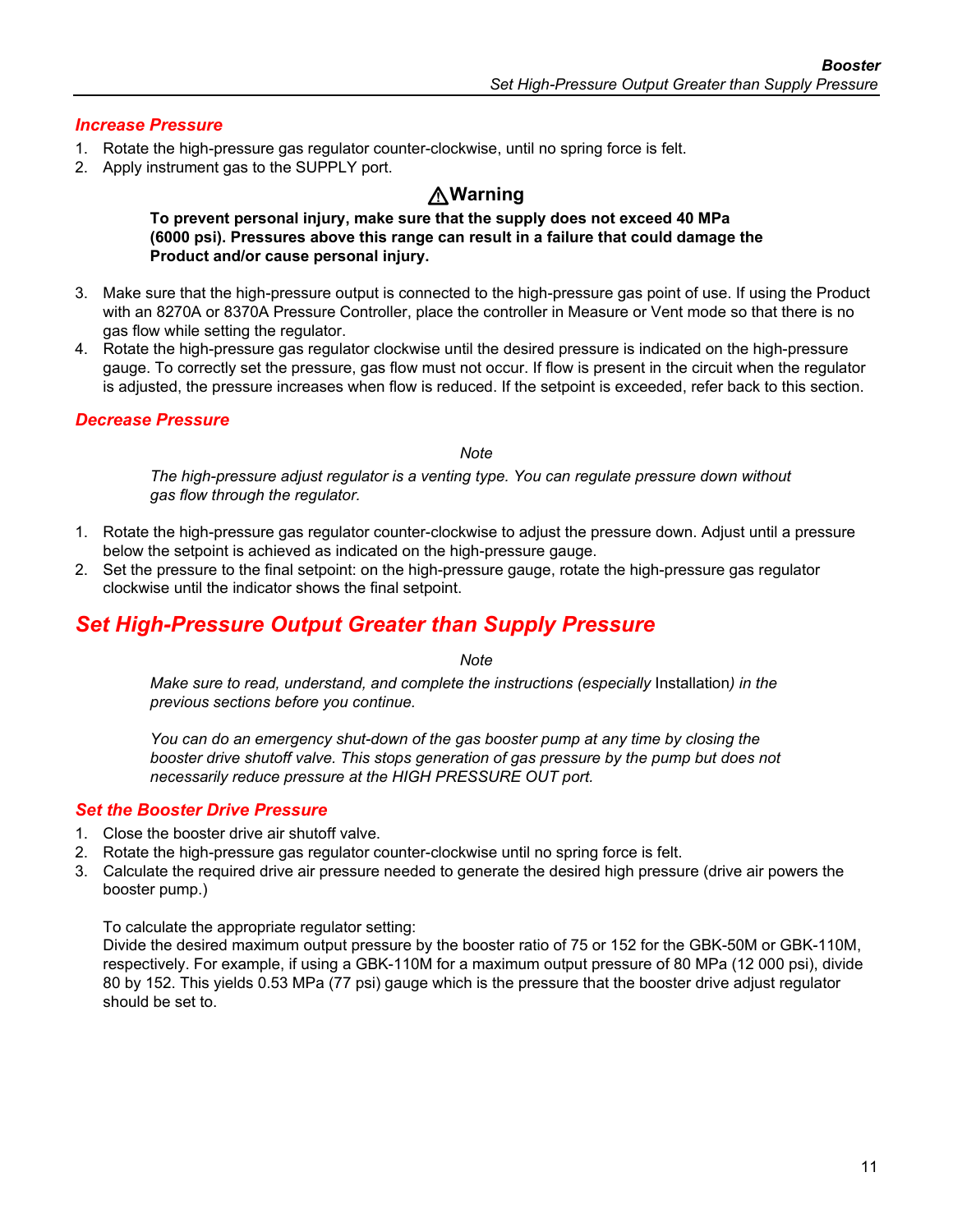#### *Note*

*Fluke Calibration recommends having the high pressure generated by the booster be significantly higher than the desired high-pressure output of the Product. The benefits are storing high-pressure gas to assure a constant high-pressure output when needed and minimizing output fluctuation in the regulator. The disadvantage is that an overpressure condition could occur at the output if the operator improperly sets the high pressure adjust regulator.* 

4. Rotate the drive air regulator clockwise until the desired pressure is indicated on the booster drive gauge.

### W **Caution**

**Maximum shop drive air pressure to the DRIVE port of the drive air regulator should not exceed 1.7 MPa (250 psi) in the GBK-50M and the GBK-110M. Pressure in excess of this range may result in an overpressure condition on the inlet side of the high-pressure adjust regulator.** 

5. Open the booster drive shut-off valve. The booster begins to operate when the valve is opened. Exhausting gas noise may startle the operator. Be prepared for this operation.

### *Increase Pressure*

- 1. Make sure that the high-pressure output is connected to the high-pressure gas point of use. If using the Product with an 8270A or 8370A Pressure Controller, place the controller in Measure or Vent mode so that there is no gas flow while setting the regulator.
- 2. Rotate the high-pressure regulator clockwise until the desired pressure is indicated on the high-pressure gauge. To correctly set the pressure, gas flow must not occur. If flow is present in the circuit when the regulator is adjusted, the pressure increases when the flow is reduced.

### *Decrease Pressure*

*Note* 

*The high-pressure adjust regulator is a venting type. Therefore, it is possible to regulate pressure down without gas flow through the regulator.* 

- 1. Rotate the high-pressure regulator counter-clockwise until a pressure below the setpoint is achieved as indicated on the high-pressure gauge.
- 2. Rotate the high-pressure regulator clockwise until the desired pressure is indicated on the high-pressure gauge to set the pressure to the final setpoint.

# *Maintenance and Adjustments*

*Note* 

*Numerical references in this section refer to Tables 6 and 7, depending on the model.* 

Product maintenance is explained in this section.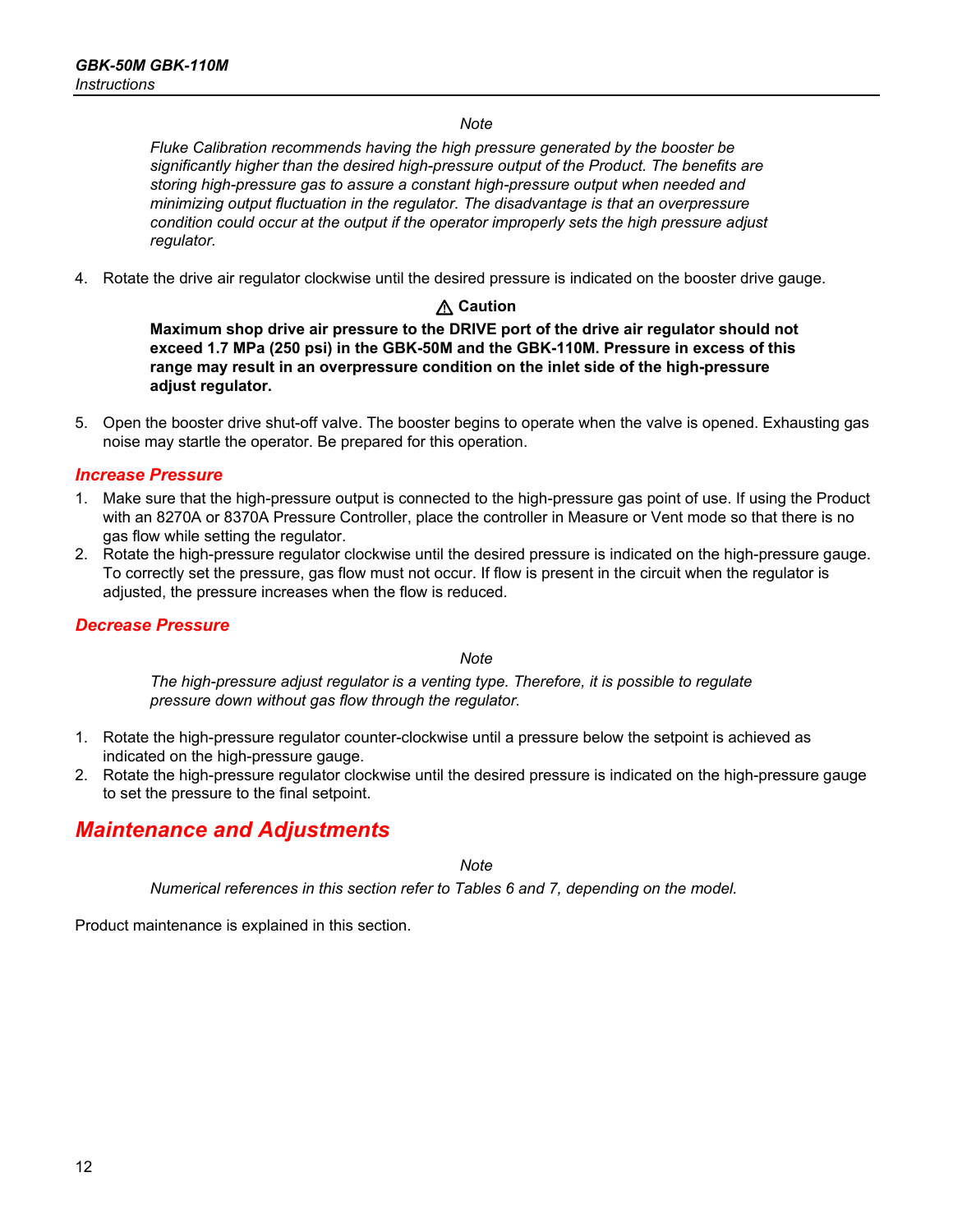### *Drain Drive Air Filter Bowl*

# W **Warning**

**To prevent personal injury, do not open the tap on the filter bowl with the system at full pressure.** 

When there is visible liquid accumulation, open the tap  $(\mathbf{Q})$  on the filter bowl  $(\mathbf{Q})$  and drain the liquid. Reduce pressure before you open the tap. Replace the filter element when it is visibly dirty.

# *Troubleshooting*

### *General Information*

*Note* 

*Numerical references in this section refer to Tables 6 and 7, depending on the model.* 

Several predictable problems can arise with Product booster package use. They are described and addressed in this section.

# W **Warning**

#### **Fluke Calibration recommends that those performing troubleshooting procedures described in this section become familiar with the system. Please see the introductory WARNING,** *Installation***, and** *Operation* **for important information.**

#### *Booster Will Not Run*

The booster is a pneumatically-operated pump. The reciprocating action is caused by an imbalance of forces within the pump due to the opposing drive air pressure and the test gas supply that is being boosted. If the booster does not operate, it means that all forces are equal or that the pistons are seized.

- Check that the booster drive shutoff valve  $\left( \bullet \right)$  is open. If not, fully open the valve.
- Check that drive air pressure supply is actually present at the DRIVE port  $\circled{a}$ ). If not, ensure gas is supplied at the proper pressure and flow value (see *Site Requirements*).
- Check that the booster drive adjust regulator  $\circled{a}$ ) is set to a pressure of 0.15 MPa (20 psig) or higher and that minimum drive air flow requirements are met (see *Site Requirements*).
- Check that the high-pressure adjust regulator  $(\bigcirc)$  is not closed. If closed, set it to the desired pressure; see Setting High Pressure Output Equal to or Less than the Supply Pressure, Increase Pressure or Setting High Pressure Greater than the Supply Pressure, Increase Pressure.
- Check that there are no gas leaks in the drive air circuit. Repair any leaks.
- Check that gas is not continuously venting from the booster exhaust muffler  $(\bullet)$ . If gas is venting through the muffler, see *Gas Continuously Vents Through Exhaust Muffler.*
- Check that the booster is not in a stall state. If booster is stalled, determine reason and remedy. A stall state occurs when the pressure in the high-pressure section of the booster is equal to the pressure in the lowpressure section times the booster ratio (152:1). A stall can only occur if the high pressure circuit is plugged.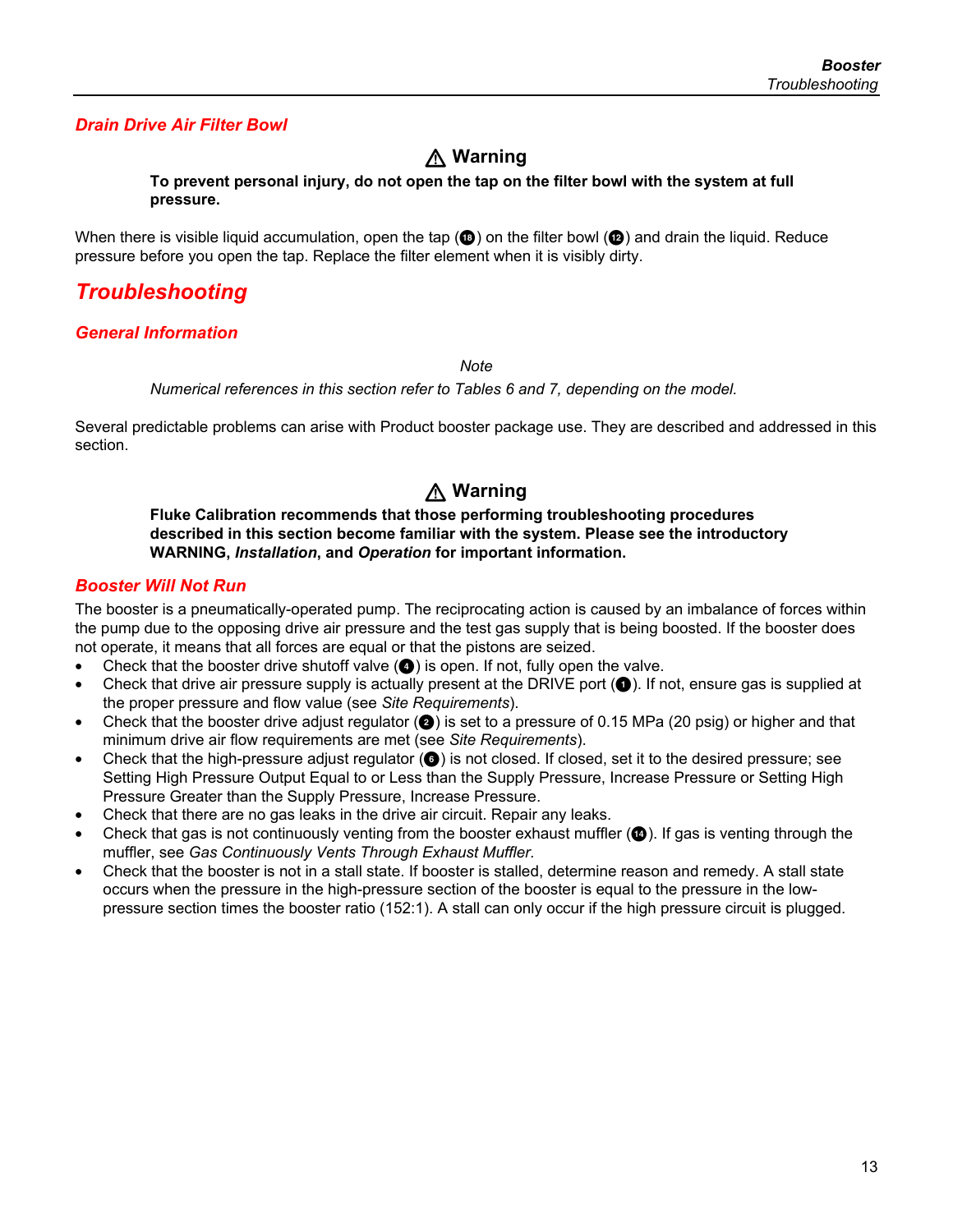### *Booster Runs Too Slowly*

A slow-running booster can be confused with the problem described in *Pressure Generates Too Slowly or Not At All*. A slow running booster means that the pump itself is running slowly which also causes the pressure to be generated slowly.

- Check that booster drive shutoff valve  $\textcircled{a}$ ) is fully open. If not, open valve fully.
- Check that the booster drive adjust regulator  $\odot$  is set to a pressure of 0.15 MPa (20 psig) or higher and that minimum flow requirements are met (see *Specifications* and *Site Requirements*). If the drive pressure gauge drops while the booster is cycling, this indicates inadequate drive air supply.
- Check there are no restrictions in the shop drive air supply circuit. Remove any restrictions. If an external filter is installed on the shop drive air circuit, it may cause a flow restriction.
- Check that there are no leaks in the shop drive air circuit. Repair any leaks.

### *Pressure Generates Too Slowly Or Not At All*

A slow running booster will cause the pressure to be generated slowly. Ensure the booster is running properly before you continue (see *Booster will not Run*).

- Check that the test gas (high pressure) supply to the SUPPLY port is not below the minimum recommended pressure. If the supply is too low, increase supply pressure. Speed of pressure generation is directly related to the pressure of the test gas supply. For example, pressure is generated twice as quickly with the test gas supply at 14 MPa (2 000 psi) than with the supply at 7 MPa (1 000 psi).
- Check that there are no restrictions in the test gas supply line to the booster. If a restriction exists, remove it. Possible restrictions include a valve not fully opened, a regulator with a low flow constant (CV), an inline filter, or small diameter tubing.
- Check that the booster inlet and outlet check valves in the high-pressure booster piston are operating properly. Close the booster drive shutoff valve ( $\bullet$ ). Adjust the high-pressure regulator ( $\bullet$ ) to zero pressure by rotating the knob counter-clockwise until no spring force is felt.
- Open the booster drive shutoff valve  $(\bigcirc)$ . The booster should cycle several times then stall. If the booster does not stall when the test gas supply pressure is above 2 MPa (300 psi) and the shop drive air pressure is below 0.25 MPa (40 psi), the check valves are the most likely cause. Contact a Fluke Calibration Authorized Service Center if faulty check valves are suspected.

### *Booster Runs Continuously*

The booster is a pneumatically operated pump. The reciprocating action is caused by an imbalance of forces within the pump due to the opposing drive air pressure and the high-pressure instrument gas supply that is being boosted. If the booster runs continuously, it means that forces do not equalize.

- Check that the test gas supply is present at the SUPPLY port  $\circled{e}$  and is at least 1/25 of the desired booster output pressure. Generally, test gas supply needs to be at least 7 MPa (1 000 psi). If not, ensure that supply meets required specifications (see *High-Pressure Gas Supply*).
- Check that the high-pressure circuit connected to the HIGH PRESSURE OUT port is not open to atmosphere.
- Check that there are no leaks in the high-pressure line from the output of the booster at the check valve to the point-of-use. Repair any leaks. If driver air supply pressure is above 0.25 MPa (40 psi), adjust to below this limit. If booster stops running, increase test gas supply.
- Check that the inlet and outlet check valves in the high-pressure booster piston are operating properly. Close the booster drive shutoff valve ( $\bullet$ ). Adjust the high-pressure regulator ( $\bullet$ ) to zero pressure by rotating the knob counter-clockwise until no spring force is felt.
- Open the booster drive shutoff valve  $(\bigcirc)$ . The booster should cycle several times then stall. If the booster does not stall when the test gas supply pressure is above 20 MPa (300 psi) and the drive air pressure is below 0.25 MPa (40 psi), the check valves are the most likely cause (indicated by a leak from the top of the highpressure head), followed by high-pressure seal failure (indicated by a leak from the exhaust filter). Contact a Fluke Calibration Authorized Service Center if faulty check valves or high-pressure seal are suspected.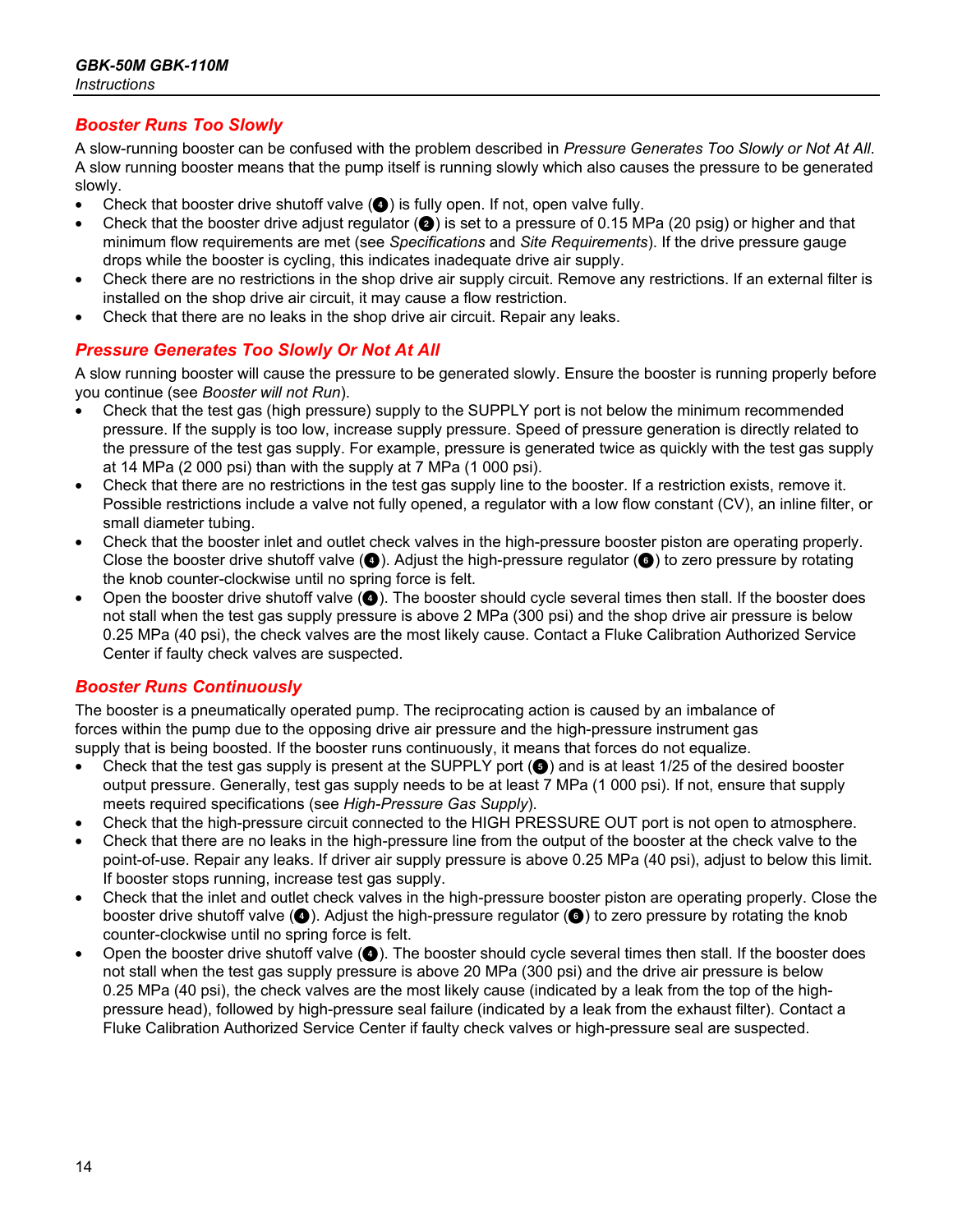### *Cannot Achieve Pressure*

- Check that the test gas supply is high enough. Test gas supply must be at least 1/25 of desired booster output.
- Check that drive air is set to the correct value and that it is supplied to the booster (see *Installation*).
- Check that no leaks exist in the pressure circuit from the instrument gas supply to the point-of-use. Repair any leaks.

### *Leaks*

Pressure leaks are the most common problem found in pressure handling equipment. The first step is to determine if the leak is within the GBK-50M or GBK-110M or outside of the unit.

To determine if the leak is within the unit, disconnect the unit at the HIGH PRESSURE OUT port and plug the port using an appropriate plug fitting. Establish conditions similar to those under which the leak was observed and determine if the leak is still present. For small leaks, it may be necessary to install an appropriate pressure sensing device at the HIGH PRESSURE OUT port. In some cases, it is useful to perform simple leak checks on the most common outside sources before disconnecting the test system. Note that leaks inside the Product are unusual unless there has been some disassembly.

Because of the close-fitting components and short tubing runs, some users may find it beneficial to return the Product to a Fluke Calibration Service Center for repair rather than performing the troubleshooting and repair themselves.

More than one leak can exist in a system. Fixing one leak does not guarantee a leak tight system. Therefore, continue executing the troubleshooting procedures until all leaks are located and corrected. Since it is impractical to produce a troubleshooting guide that will cover every conceivable leak, the source of your leak may not be covered in this guide.

The leak detection procedures may require you to tighten a leaking fitting. There are two precautions that need to be observed when doing this:

# W **Warning**

**To prevent personal injury, never tighten a fitting while it is under pressure. If pressure is in the system and the fitting should fail while tightening it, you or those around you may be injured.** 

### W **Caution**

**To prevent Product damage, do not over-torque the compression-type fittings that are inside the Product. To do so will damage them requiring their replacement.** 

Check all fittings and components for leaks. Use leak detection fluid for small leaks. Tighten loose fittings or replace damaged fittings. Repair or replace leaking regulators.

Leaks can exist in the high-pressure section of the gas booster. These leaks are difficult to isolate and detect. If no leaks can be found following the procedures above, it is likely the problem is within the booster. Contact a Fluke Calibration Service Center for assistance.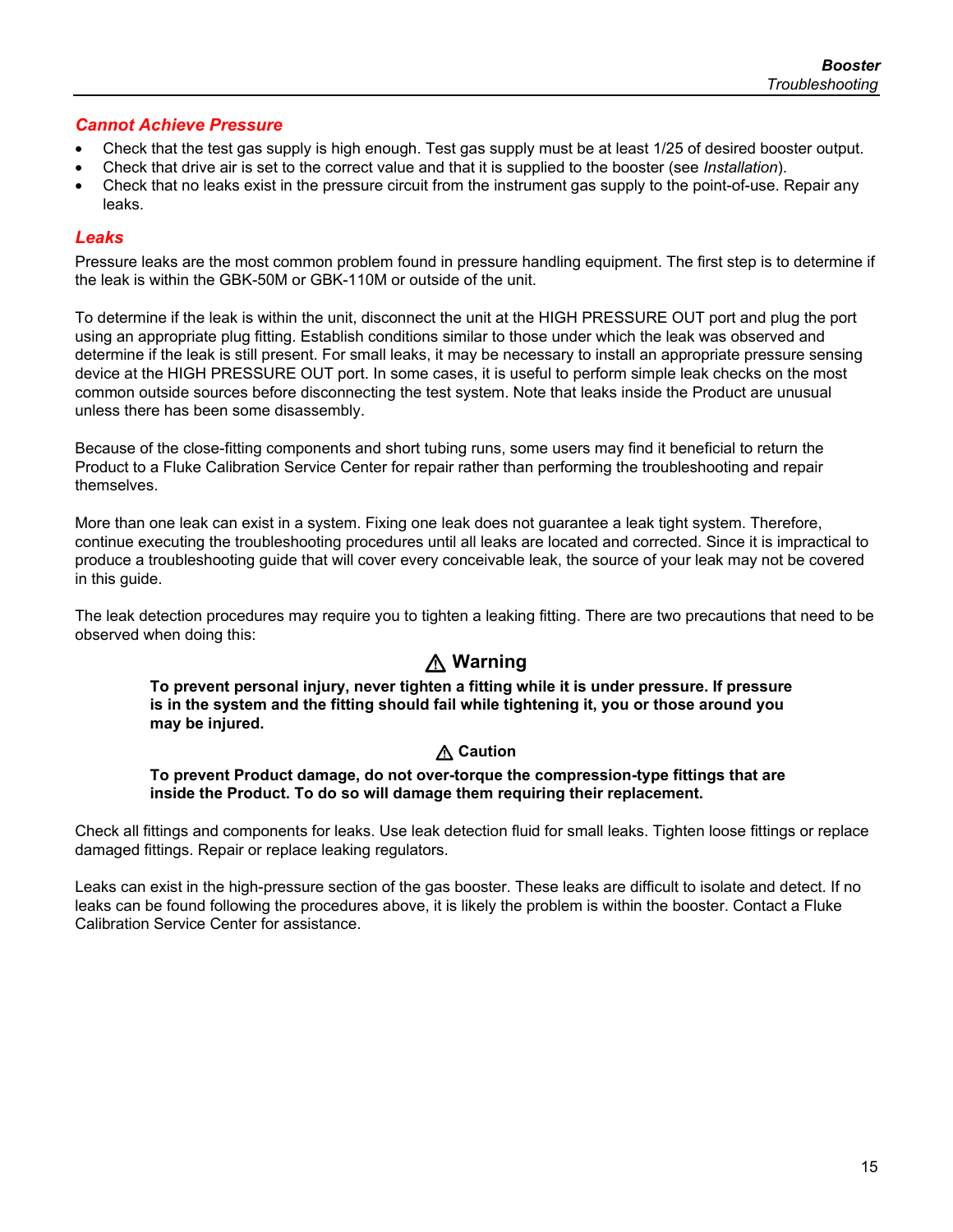### *Gas Continuously Vents Through Exhaust Muffler*

When the booster does not run and gas is venting through the muffler  $(\circled{a})$ , the air cycling valve of the booster (spool valve) is stuck between its toggle points. This is normally caused by a low drive air flow rate or dirty air cycling valves.

There are two methods to restore proper operation. Perform the second method only if the first method does not restore operation.

#### **Method 1:**

- 1. Close the high-pressure adjust regulator ( $\bigcirc$ ) and booster drive shutoff valve ( $\bigcirc$ ).
- 2. Increase drive air pressure to about 0.5 MPa (75 psi).
- 3. Open the booster drive shutoff valve ( $\bullet$ ) quickly. If the booster begins to operate normally, close the booster drive shutoff valve  $\left( \bullet \right)$  and reset regulators to previous settings.
- 4. Repeat the process until the booster begins normal operation.

### **Method 2:**

- 1. Close the high-pressure adjust regulator  $\textcircled{e}$  and booster drive shutoff valve  $\textcircled{e}$ ).
- 2. Increase shop drive air pressure to about 0.5 MPa (75 psi).
- 3. Remove the exhaust muffler  $\textcircled{a}$  and use your hand to plug the vent port.
- 4. Quickly open the booster drive shutoff valve (D). When the build-up of pressure begins to leak past your hand, quickly remove it. If booster begins to operate normally, close the booster drive shutoff valve  $\langle \bullet \rangle$ , reinstall the muffler, and reset regulators to previous settings.
- 5. Repeat the process until the booster begins normal operation.

Only when the Maintenance, Adjustments, and Troubleshooting are carried out, the Product is safe to use.

# *Specifications*

|                                               | 27.7 kg (61 lb) for GBK-50M                                                  |
|-----------------------------------------------|------------------------------------------------------------------------------|
| Drive air pressure supply                     |                                                                              |
|                                               |                                                                              |
|                                               |                                                                              |
|                                               | 101 kPa absolute (70 °F and 14.7 psia). Flow rate at booster's typical inlet |
|                                               | pressure of 700 kPa (100 psi) is up to 330 L/min (11.6 cfm).                 |
| Test gas pressure supply                      |                                                                              |
| Maximum Pressure 41 MPa (6000 psi)            |                                                                              |
| Minimum Pressure (GBK-50M)  4 MPa (600 psi)   |                                                                              |
| Minimum Pressure (GBK-110M)  7 MPa (1000 psi) |                                                                              |
|                                               |                                                                              |
| Maximum Output Pressure                       |                                                                              |
|                                               |                                                                              |
|                                               |                                                                              |
|                                               |                                                                              |
| Pressure connections                          |                                                                              |
|                                               |                                                                              |
| Test gas pressure supply  1/4 in. NPT F       |                                                                              |
| High Pressure Out (GBK-50M) 1/4 in. NPT F     |                                                                              |
| High Pressure Out (GBK-110M)  DH500           |                                                                              |
| <b>Piston Ratio</b>                           |                                                                              |
|                                               |                                                                              |
|                                               |                                                                              |
| High Pressure Volume                          |                                                                              |
|                                               |                                                                              |
|                                               |                                                                              |
|                                               |                                                                              |